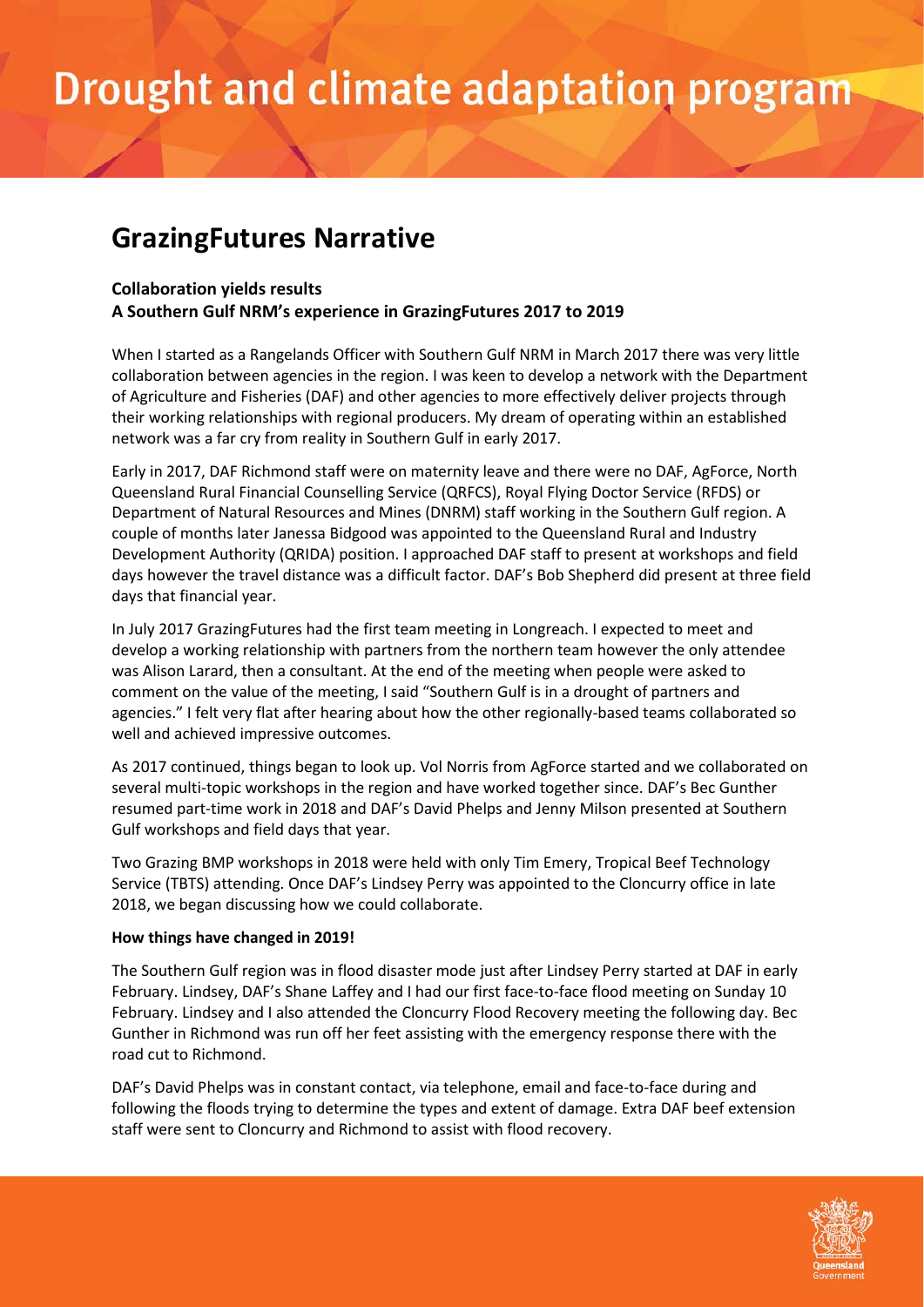### Drought and climate adaptation program

QRIDA's Janessa Bidgood was recalled, after her departure from the position, to assist in the immediate flood aftermath until Jessica Christeson took over. Tim Driscoll, RFDS, provided excellent support and collaboration in the critical phase during and after the flood. Sharyn Bunn is now based in the region. Glenn Budden, NQRFCS, set up an office in Richmond in late February to assist producers in the Richmond and Julia Creek districts.

More recently Industry Recovery Officers have been appointed, adding another layer of DAF staff to assist with flood recovery. Every effort has been made to involve this team with Southern Gulf NRM activities. Bob Shepherd has been outstanding with his commitment to assist producers after the floods with his pasture remediation and erosion control presentations at field days as well as spending weeks providing one-on-one on-property advice.

I am now also working with the Community Development Officers engaged by flood impacted councils. Southern Gulf NRM and McKinlay Shire Council are convening a collaborative workshop and fun activities event for producer families mid-November in Julia Creek. GrazingFutures partner agencies, the Primary Healthcare Network and the Sisters of the North charity are all participating in the event which takes a holistic approach to flood recovery.

Producers still have many hard yards to travel before they remediate their eroded and damaged pastures, rebuild their stock numbers and their infrastructure and recover mentally from such a tough year. The GrazingFutures team we have in place now will continue our collaboration to deliver targeted extension to fit the needs of regional landholders.

After Lindsey arrived, we met to discuss collaborative opportunities, including her involvement with Southern Gulf NRM federally-funded projects. The first neighbour day, hosted by Colin Burnett at Lara Downs, was planned for 5 February. The Lara neighbour day proceeded on 25 February and was the first of several in the region.

From the drought of regional partners when I first started with Southern Gulf NRM, I am now flooded by partners. We are constantly collaborating so that we can achieve better outcomes for the region's producers, particularly in their time of need following the floods.

The collaboration between GrazingFutures partners has also extended to training opportunities which strengthens our sense of teamwork. The Cloncurry DAF team participated in a Southern Gulf NRM LCAT training day with the Land Condition Assessment Tool. I appreciated the opportunity to attend RFDS mental health training conducted by Tim Driscoll for the Cloncurry/Gregory DAF and QRIDA team. The E-Beef project team have invited DAF staff and other NRM staff from the three regions to participate in ArcGIS training shortly.

New regional DAF positions have also been created at Cloncurry, Richmond and Gregory while Megan Munchenberg who knows the Gregory and Burketown districts well, is employed a few days a week. The level of collaboration among GrazingFutures in 2019 has been amazing. The Cloncurry DAF team and I regularly catch up or as our paths cross and we discuss opportunities as they arise.

I no longer feel envious of the other regions – we have an amazing GrazingFutures team here in Southern Gulf.